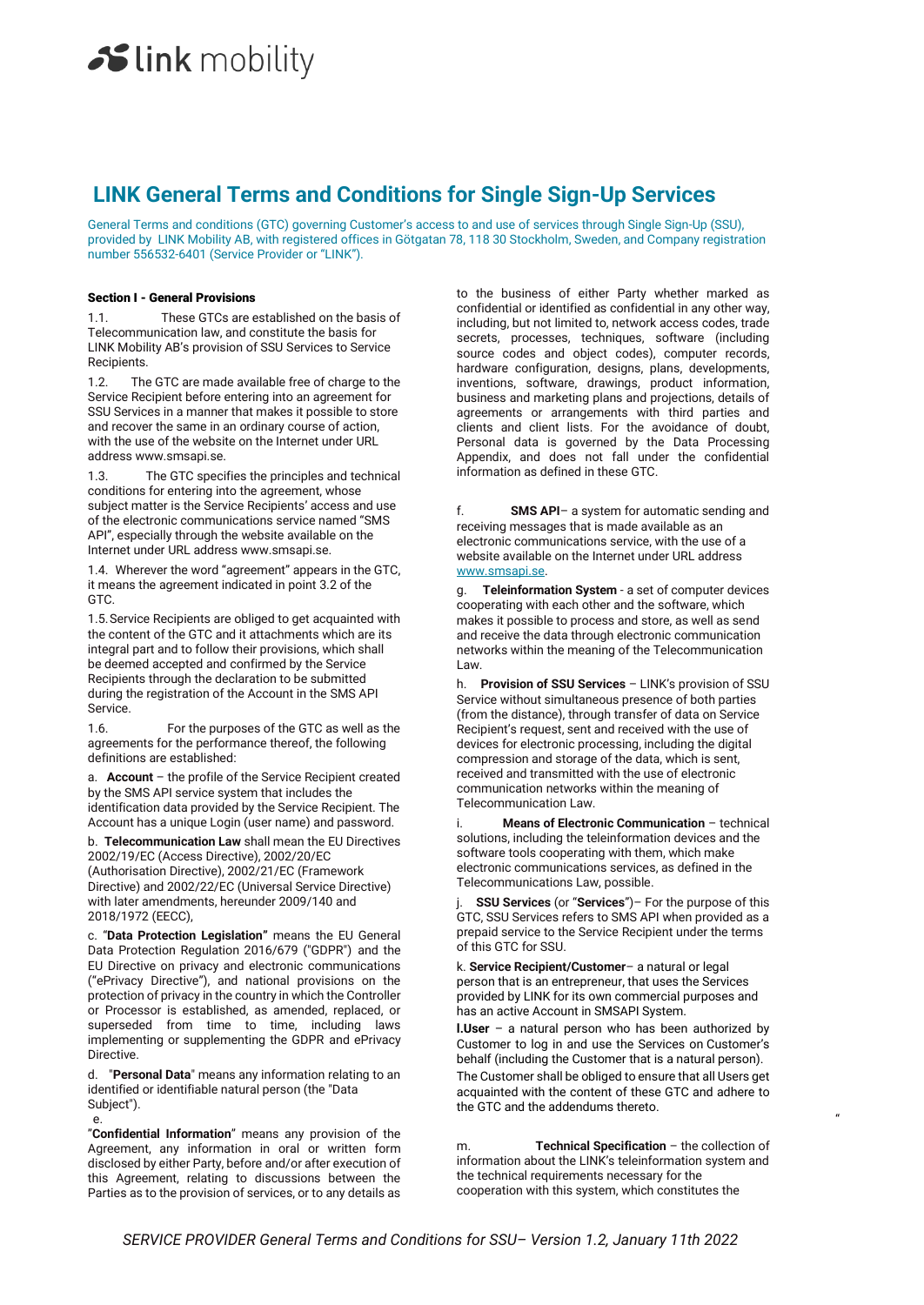appendix to the GTC, is available at https://www.smsapi.se/docs/#1-introduction.

n. **Message** – a message in textual or binary form (SMS ).

o. **Sender name** – may be used when sending a Message. Sender name can be up to 11 characters long. Acceptable characters are: a-z A-Z 0-9 . & @ - + \_ ! % [space]\*, (valid phone number is not acceptable). Each added sender name may be verified by our customer service team as well as additional statement in the case of usage of trade names.

**Special Characters** – the characters not included on the following list:

 $@E $* \hat{e} \hat{u} i \hat{o} Q \emptyset \hat{A} \hat{a}$ \_'{ $\} \$ [~]| $E \in B \hat{E}$ !"# $\pi \otimes$  $\bar{8}$  ' ( ) \*

+ , - . / : ; < = > ? 0 1 2 3 4 5 6 7 8 9 A B C D E F G H I J K L M N O P

QRSTUVWXYZabcdefghijklmnopqrstuv w x y z Ä Ö

 $\tilde{N}$  U  $\tilde{S}$   $\tilde{\epsilon}$   $\tilde{a}$   $\tilde{o}$   $\tilde{n}$   $\tilde{u}$   $\tilde{a}$   $o$  and "space" and "enter", where the characters  $\wedge$  { } [ ]  $\sim$  \ |  $\epsilon$  as well as "enter" are counted as 2 characters.

q.**SMS Message**: Text or binary message with as defined in GSM 03.38 Specification. Number of characters and parts as specified:

1.. Number of characters for a one-part SMS message:

a. Without special characters: maximum 160

b. With special characters: maximum 70

2. Formulae for the calculation of the number of parts for a SMS message consisting of a higher number of characters than that provided in points 2.p.a.a and 2.p.a.b:

> a. Without special characters: N\* = number of characters / 153

b. With special characters: M\* = number of characters / 67

\* N and M are the number of parts; the result (N and M) needs to be rounded up to the nearest integer.

**r. "Content"** means a message, including a text message or any binary message, including any executable code or any multimedia message comprising text, audio or video clips, numerals, symbols, animation, graphics, photographs and other materials in digital electronic form, provided by Customer, contained in a Message sent by the Customer by use of the Services, as well as any content that Customer transfers to LINK.

# Section II - Scope

2.1. The GTC covers LINK's provision of access to and use of SMS API to the Service Recipient through the use of the website on the Internet under URL address [www.smsapi.se](http://www.smsapi.se/) ;.

2.2. The access defined in point 3.1 above is provided with the use of an Account assigned to a given User.

2.3. The User is not entitled to make the Account access data in the form of user login and password available to the third parties, unless otherwise agreed. The Customer shall ensure that account information, including passwords, other logon information and all activity related to the Customer's use of the SSU Services, are kept and treated as confidential information under this Agreement. If account information is made available to third parties, or the Customer becomes aware of anything else that may jeopardize the security and

integrity of the SSU Services, the Customer shall immediately change such account information and notify LINK.

2.4. Unless otherwise agreed, the User is required to actively use the Account at least once during the period of 6 months. In the case the LINK identifies the lack of activity on the Account for the period longer than 6 months, the Account can be removed by the LINK.

2.5. User is not allowed to transfer Account to another entity without the LINK's consent.

### Section III - Conditions for Entering Into, Accepting and Terminating the Agreements

3.1. Access to and use of SMS API require an agreement to be in place between the parties.

The agreement as specified in point 4.1 is entered into by Service Recipient's registration of the Account in the SMS API service. Within 7 days from the registration date, the LINK is entitled to reject such agreement, which is tantamount to the termination of the agreement along with the return of the equivalent of the points (if any) as specified in point 5.2, which have not been utilized by the Service Recipient until such termination.

For the purposes of Account approval and/or control over the SSU Services, Service Probider / LINK may request and the Customer shall provide necessary information related to the identity and/or eligibility of the Customer;

3.3. Through the registration of the Account, the User entitles LINK to send to its address, e-mail address or telephone number indicated during the registration, all information connected with the agreement or the performance thereof, as well as with functioning of the SMS API service. Until indicating the new contact data, the contact data presented during the registration is regarded as applicable for mutual contacts.

# Section IV - Payment conditions

4.1. For the services provided, LINK acquires the right to remuneration.

4.2. The User purchases Points in the SMS API Service (either separately or a package of Points). One Point has a value of 1.00 SEK net (in words: one Svensk krona). The Points are automatically settled basing on the price list value for the messages sent by the Service Recipient with the use of the SMS API service and the additional services available in the SMS API service and they cannot be used in any other way or for any other purpose. The Points are subject neither to exchange nor return. Points might have an expiration date assigned to them, which depends on the package purchased.

4.3. The value of the message as referred to in point 5.2 above depends on the type of message and the operator to which it is directed. Detailed data on the number of Points assigned to a given type of message and other services are each time published on the LINK's website www.smsapi.se. User is obliged to check the current rate assigned to message before sending.

4.4. The LINK is entitled to change the number of the Points assigned to a given type of message or other services within the SMS API service, and is obliged to inform the Users about such change. The information is displayed on the Account in pricelist section after logging in. User is obliged to check the current rate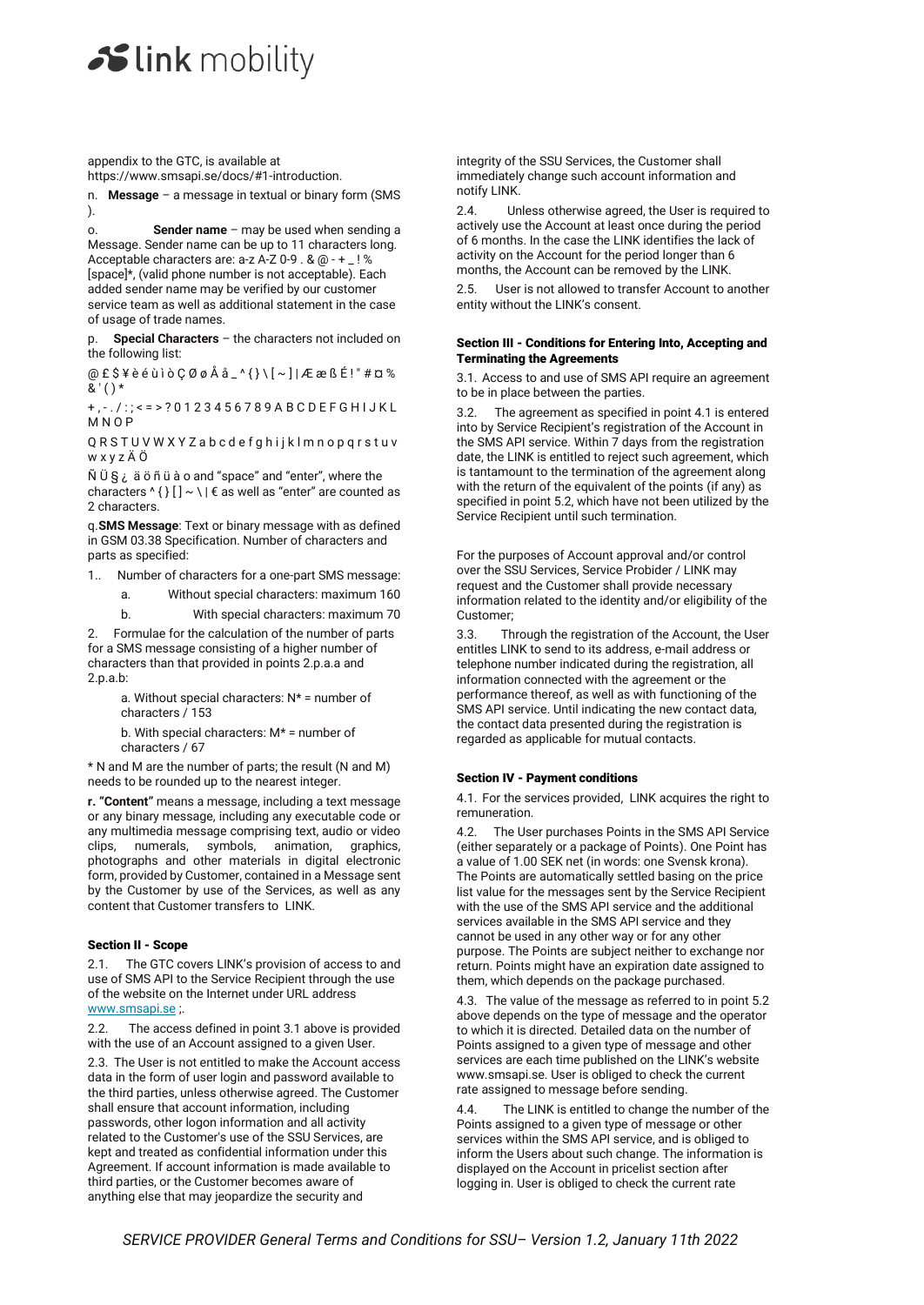assigned to message before sending. The abovementioned changes shall not the approval by the Customer for their effectiveness/applicability.

4.5.The payments for the purchased Points can be made with the use of electronic service for on-line electronic payments (including the payment method of *Swish*). The sale and at the same time the activation of the purchased number of Points depend on the payment of the entire amount due dictated by the price. Each purchase shall be confirmed by an invoice to be delivered to the electronic mail of the User.

4.6. In the case of bank card payments, online or mobile payment methods and/or bank transfer payments, the LINK shall not be liable for any costs in connection with fees, commissions or other additional payments made by the Customer, third parties or his bank in connection with the transaction itself, and in the cases of currency exchange applied by the bank that issued the card/bank account to the Customer in the cases where the currency is different.

LINK receives the respective monetary amounts of payments made after processing by the relevant provider of payment services and is not responsible for its actions/omissions.

4.8. Prices will be subject to annual adjustment equivalent to the increase in the consumer price index.

#### **Section V - Termination**

5.1. The agreement is entered into for an unspecified period of time.

5.2. Each party can terminate the agreement upon twoweeks' notice. Before the end of such notice, the User should utilize the points in its possession. The LINK does not return the equivalent of Points not utilized by the User before the end of the notice.

5.3. LINK may terminate the agreement without prior notice as referred to above in the following cases:

5.3.1. In the case of technical, economic or legal reasons making it impossible or making it significantly difficult to continue the performance of the agreement in compliance with its provisions, including the case of prices being considerably increased by the operators as compared to its previous rates, whose services LINK uses in performing the agreement.

5.3.2. Identified breach of the provisions of the GTC by the Service Recipient.

5.3.3. Identified provision of false data related to the identity of the Customer/Service Recipient, its legal representatives, Users, and others, their legal and/or financial status, eligibility and/or other information if such has been required by LINK and provided by the Service Recipient;

5.4. Termination of the agreement by the Service Recipient without the period of notice in the situations indicated in point 5.3.2 and 5.3.3 of the GTC is tantamount to losing by the Service Recipient all the unused points with no right to any settlement from LINK.

5.5. In the case of lack of separate provision of the agreement or additional approval of information is required, LINK shall be obliged to provide the services

for the Service Recipient from the date of activating the Account of the Customer.

# Section VI - Obligations of the Service Recipient

6.1.The Service Recipient accepts and agrees that all use of Services is subject to the following:

a) The Service Recipient accepts and agrees that regardless of the relations between the Service Recipient and any third parties the Customer shall be considered sole sender of the Messages incoming from the Service Recipient's Account.

(b) Service Recipient shall ensure that before any Message is sent or any Content is made available, all necessary rights, authorizations, licenses, consents, and permissions have been obtained or granted in accordance with applicable law.

6.2. The Service Recipient is obliged to abstain from abusing the electronic communication means in particular through:

a. Indicating false or misleading denoting of the sender;

b. Sending the messages to recipients, who have not given explicit consent as required in Data Protection Legislation;

c. Sending more than 20 messages to the same telephone number within 60 seconds.

d. Using SMS API service for sending spam:

e. Sending Messages that contain unsolicited marketing , within the meaning of the marketing act (Marknadsföringslag - 2008:486) §19.

Sending Messages the subject of which are games within the meaning of the Swedish Gambling act (Svenska spellagen 2018:1138)

f. Delivering by or to the teleinformation systems information that:

g. Causes interferences in the operation of or overloads the teleinformation systems of LINK or other entities that take direct or indirect part in providing services by electronic way;

h. Infringes the rights and interests of LINK, third parties, and commonly accepted social norms, as well as information not in compliance with the commonly accepted legal terms applicable in the place of sending or in the place to which the message is sent;

i. Advertising or promoting services using the numbers for calling and sending SMS/MMS messages, which are connected with collecting increased charges or subscription of payable service, in particular Premium SMS.

6.3. Should the Service Recipient breach point 6.1 of the GTC, LINK shall be (regardless of other rights to which it is entitled on the basis of the law, agreement or these GTC), entitled to refrain from providing the Service for the Service Recipient and suspend it, without having to terminate the agreement.

6.4. As of the day of the cessation of the legal relation under the agreement between the parties, the Service Recipient is obliged to stop using SMS API service.

6.5. LINK has a right of control over the fulfillment of the Customer's obligations under the Agreement and at its own discretion may suspend and/or remove the Account of the Customer.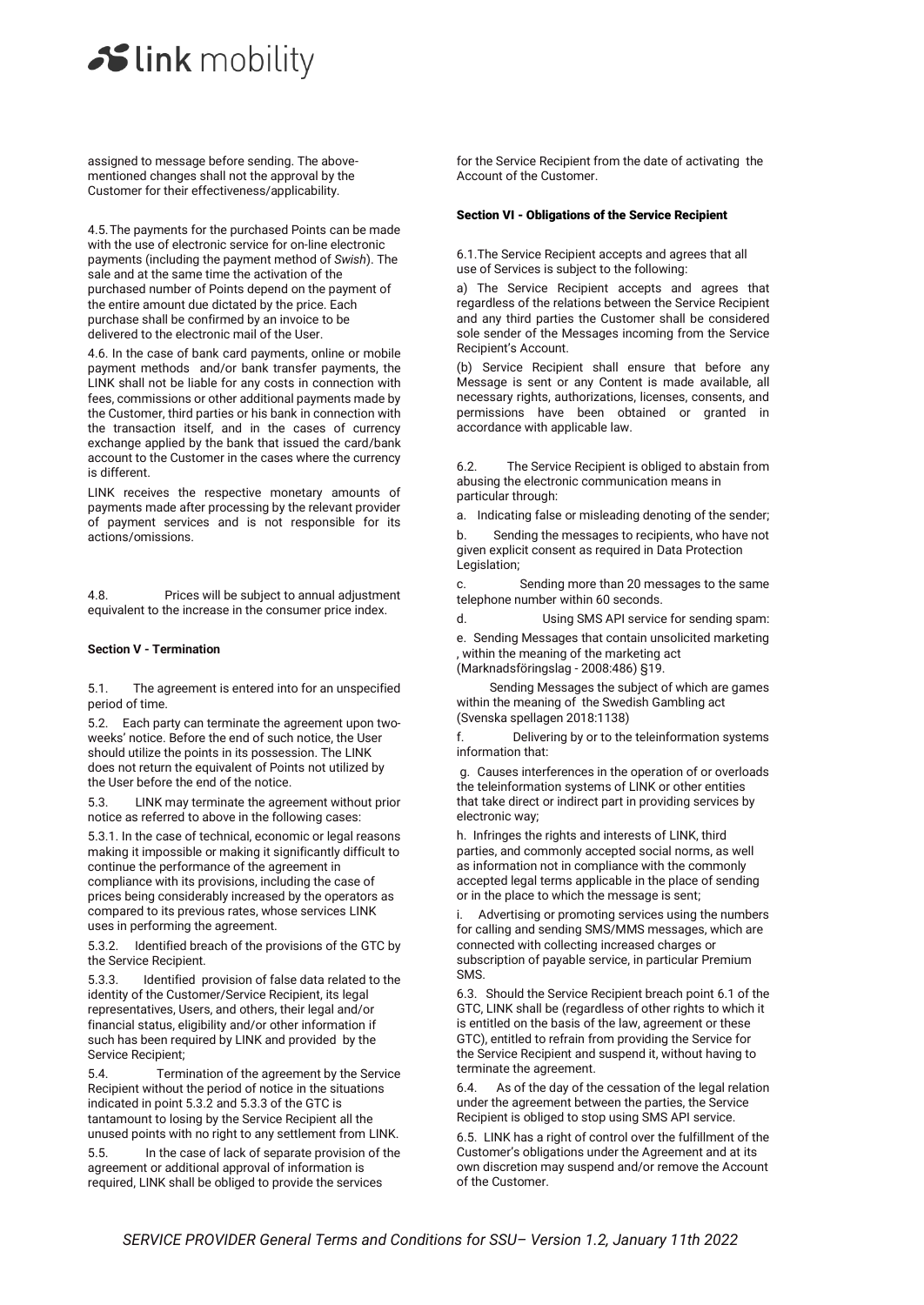6.6. The Service Recipient is solely responsible for the form and the content of messages being sent with the use of SMS API service.

*6.7.* The Service Recipient/ Customer shall be obliged to ensure that all Users get acquainted with the content of these GTC and adhere to the GTC and the addendums thereto.

#### Section VII - Maintenance works

7.1. LINK reserves the right to conduct teleinformation system related maintenance works, which may cause difficulties or make it impossible for the Service Recipients to use the services. The dates for and expected durations of such maintenance works will be published on the website or sent by e-mail before the beginning of said works.

7.2. In the special cases having the influence on the safety and stability of teleinformation system, LINK has a right to temporarily stop or limit the provision of the services, without prior notification and to conduct the maintenance works aiming at recovering the safety and stability of the teleinformation system.

7.3. Difficulties or lack of possibility to use the services because of the reasons indicated in point 7.1 and 7.2 of the GTC shall not justify any claims against the LINK.

7.4. LINK does not guarantee to deliver every message.

#### Section VIII - Privacy and personal data processing. Confidentiality

8.1. LINK ensures the confidentiality of the content of the messages sent through SMS API service, as well as of the information on the entity through and to which the messages are sent, unless such information is in the public domain as a matter of principle or its disclosure is necessary for the correct provision of the services. The Information as referred to above may be revealed only in the cases specified in the applicable law.

8.2. LINK takes the matters of protection and security of Personal Data seriously and will process such information in accordance with applicable Data Protection Legislation and the Agreement. In order to provide the Services, LINK may process Personal Data about Users and others who access the Services. LINK may disclose Personal Data to third parties as set out in the Agreement.

8.3. The way of dealing with Personal data, scope and responsibilities of LINK in the processing of personal data are described in Annex 1 to these GTC, which constitutes the Data Processing Agreement for entrusting the processing of personal data between the LINK and the Service Recipient which constitutes a documented processing order in accordance with art. 28 paragraph 3.a) of GDPR.

8.4. The security requirements regarding the processing of personal data by the processor are set out in Appendix to these GTC/DPA.

8.5.In order to improve communication with the SMS API service, it is possible to provide several contact details on the Account for various purposes, e.g. accountant, technical and marketing. The User is obliged to fulfill the information obligation towards persons who have been listed on the Account about the fact of providing their data in the SMS API service. Providing these data and the possibility of contact from the SMS API Website is

necessary for the correct implementation of the services provided.

8.6. The User, and persons who have been listed on the Account, have the right to inspect and correct their personal data and request to stop processing them.

8.7. The Customer and the Users, including persons who have been listed by the User on the Account, consent to the processing of personal data for purposes related to the provision of services, including:

8.7.1. about changes in GTC, price lists or privacy policy,

8.7.2. about changes directly related to the provision of services within the SMS API service, including such as service updates, updates of technical conditions and documentation;

8.7.3. on the payment status for completed services (on invoice issuance and also the status of their payment), including rebate codes for SMS API service,

8.7.4.of an educational nature related to the operation of the SMS API service.

8.8. Information mentioned in the above point may be sent, depending on the need, one of the available channels, to the data provided on the Account, i.e.: by traditional mail to the address of the registered office (or mailing address), e-mail address (including via an automated ticket service) ), phone number (SMS, voice phone, application) or using an accessible chat.

8.9. Other relevant information about privacy is available in the Privacy Statement of SMS API service.

LINK is not liable for any processing of personal data performed by any of the payment service providers.

#### **Section** IX**. Confidentiality**

9.1 The Customer shall not use or disclose to any person, neither during nor after the term of the Agreement, any Confidential Information, except for purposes consistent with the administration and performance of the Customer's rights or obligations under this Agreement, or as required by law or regulations.

The Customer shall treat as confidential, maintain, keep and protect Confidential Information concerning LINK with a degree of care at least equivalent to the protection of its own Confidential Information.

9.2. Confidential Information shall not include information that is:

(a) already in the possession of the receiving Party without an obligation of confidentiality.

(b) rightfully furnished to the receiving Party by a third party without a breach of any separate nondisclosure obligation; or

(c) already publicly available without breach of the Agreement.

#### **Section** X **- Warranty disclaimer by LINK**

10.1. The SSU Services are provided "as is". To the extent permitted by law, LINK disclaims all warranties, either expressed or implied, statutory or otherwise, including without limitation warranties of functionality, fitness for a particular purpose or non-infringement.

10.2. LINK does not warrant that the SSU Services will be error-free, that the use of the Services will be uninterrupted or error-free, or that the SSU Services do not contain any viruses. The Customer accepts and agrees that messages may not reach the intended recipient, and that the Customer carries all risks related to the use of the Service.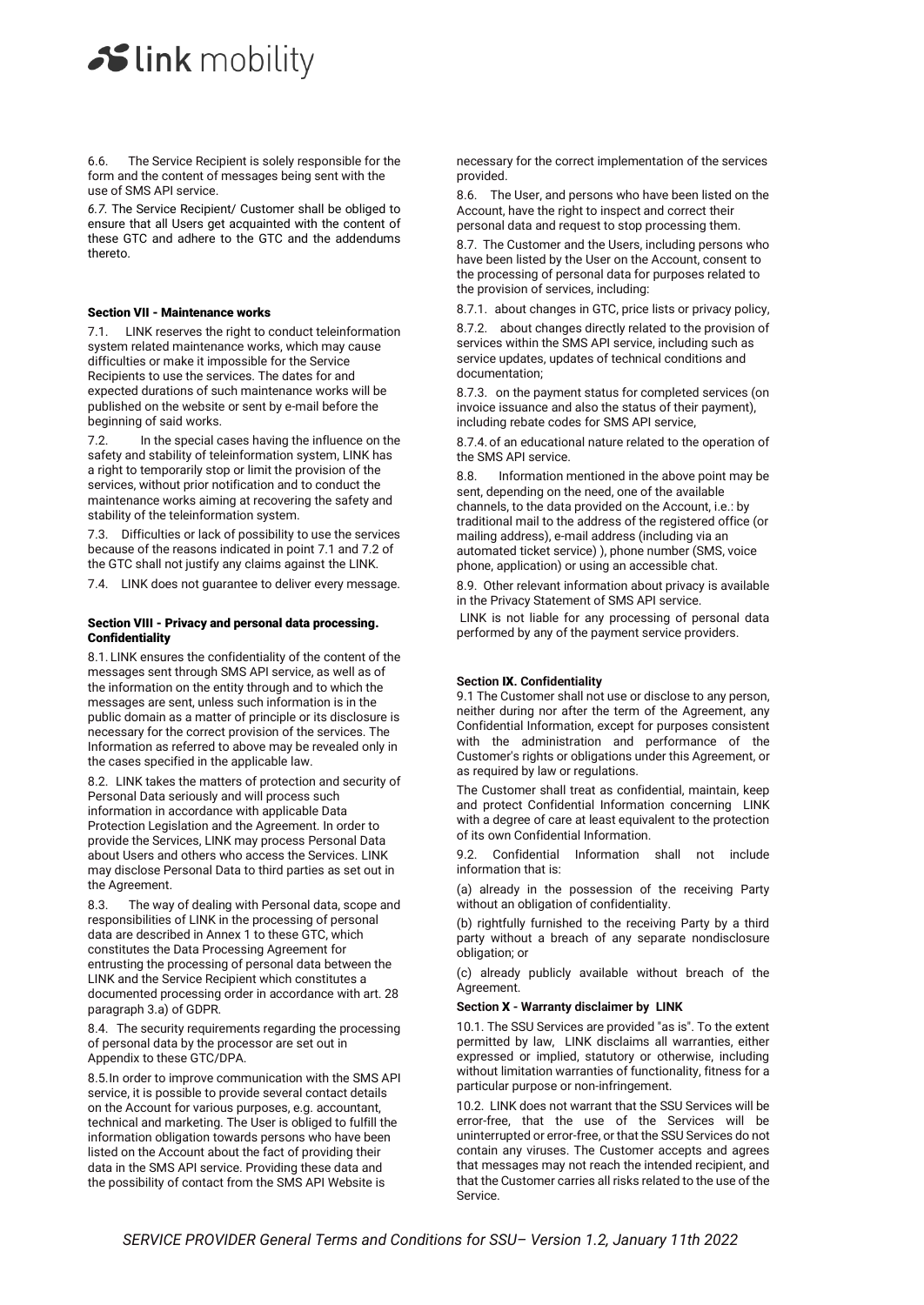#### Section XI - Liability

11.1. LINK shall not be liable for errors in the provision of the services that result from failures or incorrect functioning of the teleinformation systems, unless they are caused by circumstances attributable entirely and exclusively to a proven case of LINK's intentional misconduct or gross negligence. The Customer acknowledges that the Internet and the Operators' networks are inherently insecure. Accordingly, the Customer agrees LINK is not liable for any changes to, interception of, or loss of Customer data/Messages while in transit via the Internet or the Operators' networks.

11.2. LINK shall not be liable for the lack of possibility to access the services that results from incorrect registration by the Service Recipient.

11.3. In the case of damage or loss, LINK has a right to claim compensation.

11.4 LINK shall not be liable for indirect or consequential damages.

11.5. The above restrictions do not apply to damages caused by a proven case of fraud/ intentional misconduct or gross negligence.

11.4. LINK's total aggregate liability to the Customer (Service Recipient) will in no event exceed the fees paid (paid amounts for purchased Points/Packages) by Customer in the period of 12 consecutive months prior to the date the Claim arose, excluding operator fees for Customer's message transactions and taxes.

11.5. The Customer shall indemnify LINK against all damages, claims, costs, losses and expenses because of a third party claiming that the use by the Customer of any derivate work created by the Customer by using the content of, or the Services constitutes an infringement of their Intellectual Property Rights. The Customer shall bear full responsibility for the type, content, quality and organization of the Customer service, including the Content of the Messages sent in relation thereto and the Customer's liability for breach of the Agreement shall not be limited unless any applicable law requires so.

#### Section XII - Complaint Procedure

12.1. Complaints can be submitted due to the failure to provide, correctly provide, or correctly settle the services.

12.2. The complaint shall be submitted through electronic mail to the e-mail address:

support@smsapi.se. . The Customer is obliged to provide in its complaint the data allowing for identification of the message sent.

12.3. The complaint can be filed within 7 days from the date of sending the message to which such complaint applies.

12.4. The complaint about the failure to provide or failure to correctly provide the service must in particular include the subject matter of and the circumstances that justify such claim, as well as a precise description of Service Recipient's claim;

12.5. The LINK shall review the complaint within 14 days from the complaint submission date. If the complaint cannot be considered during the above period of time, the LINK shall during said period inform in writing the complaint submitter about the reasons for such delay and the expected timeframe of complaint consideration.

12.6. A breach of the complaint procedure justifies the complaint rejection.

12.7. The right to pursue claims arising from this contract in court proceedings is vested in the Service Recipient after the complaint procedure has been exhausted.

#### **Section XIII - European Electronic Communications Code (EECC) Rights Waiver**

13.1. Pursuant to recital 259 of EECC's preamble, art. 102, para 1, 2, 3 and 5 of EECC, if the Customer is a microenterprise, small enterprise, or not for profit organisation, it hereby waives the right to:

(a) have the Agreement made available to the Customer in a durable medium;

(b) have a summary of the Agreement provided to the Customer; and

(c) be notified when the usage of SSU Services based on volume or time limits reaches the limits of the Customer's tariff plan, if applicable.

13.2. In addition, pursuant to art. 105, para 1 and 2 of EECC, the Customer's purchases may set out a commitment period. In the event this period is longer than the maximum statutory period, the Customer hereby waives the right to a shorter commitment period.

13.3. If the Customer does not wish to waive the foregoing rights, it should contact LINK's customer support team.

#### Section XIV - Final Provisions

14.1. LINK has the right to perform audits of the Customer's books and records, to interview relevant Customer representatives, and accessing the Customer's services, products, content and/or hardware, to validate that the Customer's use of the SSU Services is compliant with the Agreement.

If an audit reveals non-compliance by the Customer, the Customer shall remedy such breach immediately after receipt of notice from LINK. Such remedy shall be without prejudice to any other rights or remedies applicable under the Agreement.

14.2.The Service Recipient agrees to place his name and / or his logo on LINK's website. The Service User authorizes the user to place his name and / or his logo in internal materials used for the needs of LINK.

14.3. This Agreement does not authorize LINK to use, in any other manner than the one resulting from this Agreement, trademarks, advertising slogans, trade names or other intellectual property rights to which the Service Recipient is entitled.

14.4. All declarations of the parties which are connected with the agreement entered into by and between them shall be sent to the Users or other persons listed on the Account addresses or e-mail addresses as indicated during the account registration. The Customer through his Users is obliged to immediately inform LINK about the change of its mailing data. Until the moment of receipt by the party of the information about the change of mailing data of its contracting party, the declaration sent to the current address shall be regarded effectively delivered regardless of whether it has been received or not.

14.5. The Agreement shall be governed and interpreted under the laws of Sweden. In the absence of an

.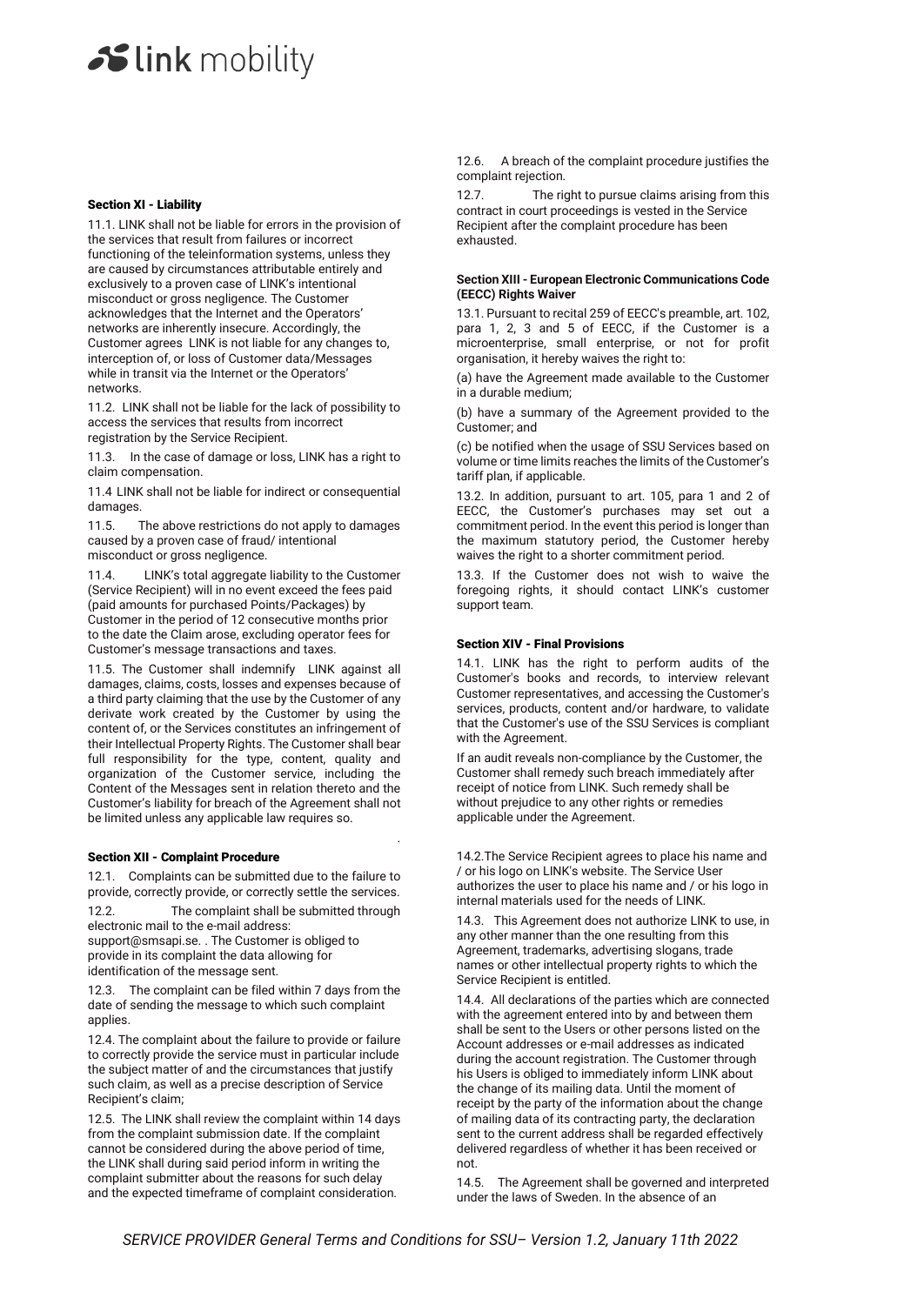amicable solution any dispute, controversy or claim arising out of or in connection with this GTC or the agreement must be brought to the courts of Stockholm.

14.6. LINK reserves the right to introduce changes to the GTC at any time without giving prior notice. Customer's use of the Services following any such modification constitutes agreement to follow and be bound by the GTCs as modified.

14.7. LINK reserves the right to monitor, store and archive the content of SMS messages sent, and the IP addresses of the computers from which the messages are sent to which the Service Recipient gives consent. The data are stored in order to prove sending of the messages in the case of stating the infringement of the GTC, and also in order to transfer all the documents to relevant penal prosecution agencies in the event of illegal use of SMS API.

14.8. If any provisions of these GTC are invalid, this shall not prejudice the validity of the other provisions.

14.9. The common court having jurisdiction over the registered office of LINK is the competent body for settling disputes arising from the agreement or the GTC.

Attachments to these GTC are an integral part of the agreement between the parties, hereunder:

- a) Appendix no. 1 Data Processing Appendix;
- b) Appendix no. 2 Security Appendix;
- c) Appendix no. 3 Scope Appendix;

.

d) Appendix no. 4 – Standard Contractual Clauses Appendix;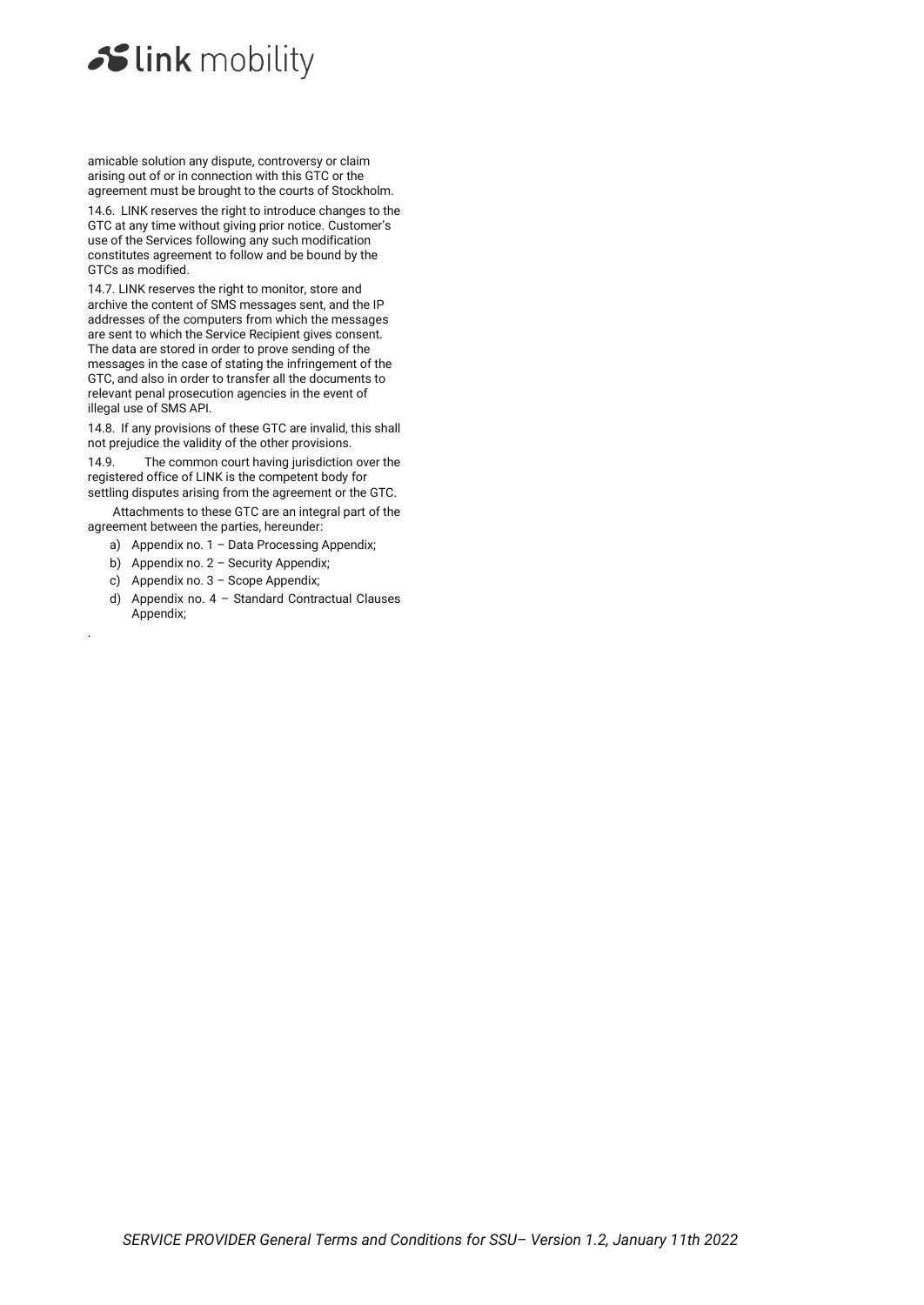# **Appendix No. 1**

# **Data Processing Appendix**

1. Introduction. This Data Processing Agreement ("DPA") is entered into by LINK and the Customer, and constitutes an integral part of an Agreement between the parties, concluded within the framework of " LINK General Terms and Conditions for Self Sign-Up Services "("GTC") – referred to as the"Agreement" altogether with the Scope Appendix, the Security Appendix; the Standard contractual clauses ("SCC") Appendix and any other agreed appendices.

When the data exporter, as defined in the SCC appendix, is based in Switzerland, the references to the GDPR in the SCC should be understood as references to the Federal Act on Data Protection of 19 June 1992 and its revised version of 25 September 2020 (FADP) insofar as the data transfers are subject to the FADP.

When the data exporter, as defined in the SCC appendix, is based in Switzerland, the SCC clauses also protect the data of legal entities until the entry into force of the revised FADP.

"**Data Protection Legislation**" shall mean the EU General Data Protection Regulation 2016/679 ("**GDPR**") and the EU Directive on privacy and electronic communications (ePrivacy Directive), and national provisions on protection of privacy in the country in which the Controller or Processor is established, as amended, replaced or superseded from time to time, including laws implementing or supplementing the GDPR and ePrivacy Directive.

Terms defined in the GDPR article 4 shall be understood in accordance with the GDPR definition.

# 2. Scope and commitment

The Parties agree and acknowledge that, in LINK's performance of services under the Agreement, processing or personal data on customer's behalf will take place. Customer therefore appoints LINK as data processor. The terms and conditions of data processing are set forth in this DPA. LINK guarantees that it will implement appropriate technical and organizational measures in such a manner that LINK's processing will meet the requirements of the Data Protection Legislation and ensure the protection of the rights of the Data Subject.

This DPA covers processing of personal data when LINK processes on the Customer's behalf as processor (GDPR Article 28.3) or, if the Customer is itself a processor, as a sub-processor (GDPR Article 28.4).

For the purpose of this DPA, Customer shall hold the obligations of Controller, and is fully responsible towards a controller on whose behalf it processes Personal Data by use of LINK's services. Reference to the "Controller" herein will therefore in all cases be a refer to the Customer.

Subject to the Customer being based in Third Country located outside the European Union (EU) or the European Economic Area (EEA) and without an adequacy decision by the European Commission, the SCC Appendix, Module four shall apply to the

processing activities requiring personal data transfers from LINK as processor to the Customer.

LINK as processor, its Sub-processors, and other persons acting under the authority of LINK who have access to the Personal Data shall process the Personal Data only on behalf of the Controller and in compliance with the Agreement and the Controller's documented instructions, and in accordance with the DPA, unless otherwise stipulated in the Data Protection Legislation.

LINK shall inform the Controller if, in LINK's opinion, an instruction infringes the Data Protection Legislation.

LINK's processing of personal data as controller is available in the privacy section of https:// linkmobility.com/privacy/ .

#### 3. Obligations of the controller

The Controller warrants that the Personal Data is processed lawfully, for specified, explicit and legitimate purposes. The Controller will not instruct LINK to process more Personal Data than required for fulfilling such purposes.

The Controller is responsible for ensuring that a valid legal basis for processing as defined in the Data Protection Legislation (ref. GDPR Article 6.1) exists at the time of transferring the Personal Data to LINK. If such legal basis is consent (ref. GDPR Article 6.1 (a)) the Controller warrants that any consent is given explicitly, voluntarily, unambiguously and on an informed basis.

In addition, the Controller warrants that the Data Subjects to which the personal data pertains have been provided with information required under the Data Protection Legislation (ref. GDPR article 13 and 14) on the processing of their Personal Data.

Any instructions regarding the processing of Personal Data carried out under this DPA shall primarily be submitted to LINK. In case the Controller instructs a Sub-processor appointed in accordance with section 10 directly, the Controller shall immediately inform LINK hereof. LINK shall not in any way be liable for any processing carried out by the Sub-processor as a result of instructions received directly from the Controller, and such instructions result in a breach of this DPA, the Agreement or Data Protection Legislation.

#### 4. Confidentiality

LINK ensures that its employees, its Sub-processors, and other persons who process the personal data by authority of LINK have committed themselves to confidentiality or are under an appropriate statutory obligation of confidentiality.

The Controller is subject to a duty of confidentiality regarding any documentation and information, received by LINK, related to LINK or LINK's Sub-processors' implemented technical and organizational security measures, or information which LINK's Sub-processors have defined as confidential. However, Controller may always share such information with supervisory authorities, if necessary, to act in compliance with Controller's obligations under Data Protection Legislation or other statutory obligations.

#### **Security**

The security requirements applying to LINK's processing of Personal Data is governed by Security Appendix to the DPA.

#### 6. Access to Personal data and fulfilment of Data Subjects' rights

Unless otherwise agreed or dictated by applicable law, the Controller is entitled to request access to personal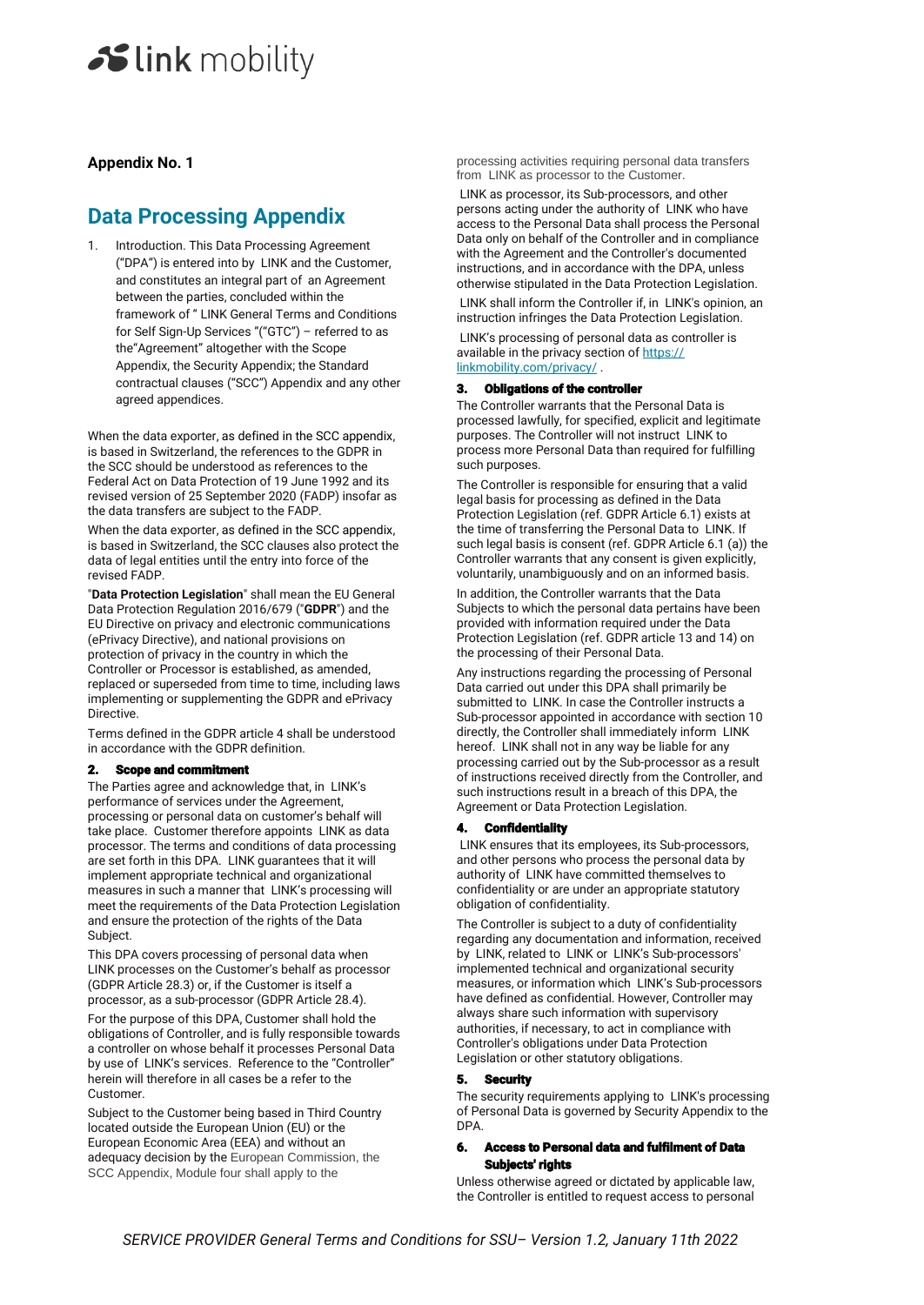data being processed by LINK on behalf of the Controller.

If LINK, or a sub-processor, receives a request from a Data Subject relating to processing of Personal Data processed on behalf of the Controller, LINK shall send such request to the Controller, for the Controller's further handling thereof, unless otherwise stipulated in statutory law.

Taking into account the nature of the processing, LINK shall assist the Controller by appropriate technical and organizational measures, insofar as this is possible, for the fulfilment of the Controller's obligation to respond to requests for exercising the Data Subject's rights stipulated in Data Protection Legislation, including the Data Subject's right to (i) access to its Personal Data, (ii) rectification of its inaccurate Personal Data; (iii) erasure of its Personal Data; (iv) restriction of, or objection to, processing of its Personal Data; and (v) the right to receive its Personal Data in a structured, commonly used and machine-readable format (data portability). To the extent Customer requests assistance exceeding the requirements towards processors in the GDPR, LINK shall be compensated for such assistance at LINK's then current rates.

### 7. Other assistance to the Controller

If LINK, or a Sub-processor, receives a request for access or information from the relevant supervisory authority relating to the registered Personal Data or processing activities subject to this DPA, LINK shall notify the Controller, for the Controller's further processing thereof, unless LINK is entitled to handle such request itself.

If the Controller is obliged to perform a Data Protection Impact Assessment and/or Prior consultation with the supervisory authority in connection with the processing of Personal Data under this DPA, LINK shall provide assistance to the Controller, taking into account the nature of processing and the information available to LINK. To the extent Customer requests assistance exceeding the requirements towards processors in the GDPR, the Customer shall bear any costs accrued by LINK related to such assistance.

# 8. Notification of Personal Data Breach

LINK shall notify the Controller without undue delay after becoming aware of a Personal Data Breach. The Controller is responsible for notifying the Personal Data Breach to the relevant supervisory authority in accordance with GDPR article 33.

The notification to the Controller shall be sent to the emailindicated by the Account's registration, or provided later at the Account, in accordance with the Agreement concluded under GTC . , and as a minimum describe (i) the nature of the Personal Data Breach including where possible, the categories and approximate number of Data Subjects concerned and the categories and approximate number of Personal Data records concerned; (ii) the likely consequences of the Personal Data Breach; (iii) the measures taken or proposed to be taken by LINK to address the Personal Data Breach, including, where appropriate, measures to mitigate its possible adverse effects.

In the event the Controller is obliged to communicate a Personal Data Breach to the Data Subjects, LINK shall assist the Controller, taking into account the nature of processing and the information available to LINK. The Controller shall bear any costs related to such communication to the Data Subject.

### 9. Transfer to Third Countries

Transfer of Personal Data to countries located outside the European Union (EU) or the European Economic Area (EEA) and without an adequacy decision by the European Commission, hereunder by disclosure or provision of access, may only occur in case of documented instructions from the Controller.

For transfer to sub-processors, the documented instructions are described in section 10 below, and is subject to EUs standard contractual clauses as provided in the SCC Appendix, Module three - transfers from LINK as processor to a sub-processor in a Third Country.

The Customer accepts and understands that transfer to operators in Third Countries that is necessary to transmit messages to recipients located in such countries is not covered by the requirements herein.

#### 10. Use of sub-processors

The Controller agrees that LINK may appoint another processor, hereinafter referred to as sub-processor, to assist in providing the services and processing Personal Data under the Agreement, provided that LINK ensures that the data protection obligations as set out in this DPA and in Data Protection Legislation are imposed upon any Sub-processor by a written agreement; and that any Sub-processor provides sufficient guarantees that they will implement appropriate technical and organizational measures to comply with Data Protection Legislation and this DPA, and will provide the Controller and relevant supervisory authorities with access and information necessary to verify such compliance.

LINK shall remain fully liable to the Controller for the performance of any Sub-processor.

Applicable sub-processors are listed in Scope Appendix. LINK may update the list to reflect any addition or replacement of Sub-processors by notification to the Customer at least 3 months prior to the date on which such Sub-processor shall commence processing of Personal Data. Any objection to such changes must be provided to LINK within 3 weeks of receipt of such notification or publication on the website. In case of an objection from Customer as to the supplementing or change of a Sub-processor, LINK may terminate the Agreement and this DPA with 1 months' notice.

By entering into this DPA, the Customer grants LINK authority to secure any legal basis for Transfer to Third Countries for any Sub-processor approved in accordance with the procedure stipulated above. If Customer is not itself controller, Customer will ensure such grant from controller. Upon request, LINK shall provide the Controller with a copy of the EUs standard contractual clauses under the SCC Appendix, Module three or description of the legal basis for Transfer.

LINK shall provide reasonable assistance and documentation to be used in Controller's independent risk assessment in relation to use of Sub-processors or Transfer of Personal Data to a Third Country.

### 11. Audits

LINK shall, upon request, provide the Customer with documentation of implemented technical and organizational measures to ensure an appropriate level of security, and other information necessary to demonstrate LINK's compliance with its obligations under the DPA and relevant Data Protection Legislation.

Controller and the supervisory authority under the relevant Data Protection Legislation shall be entitled to conduct audits, including on-premises inspections and evaluations of Personal Data being processed, the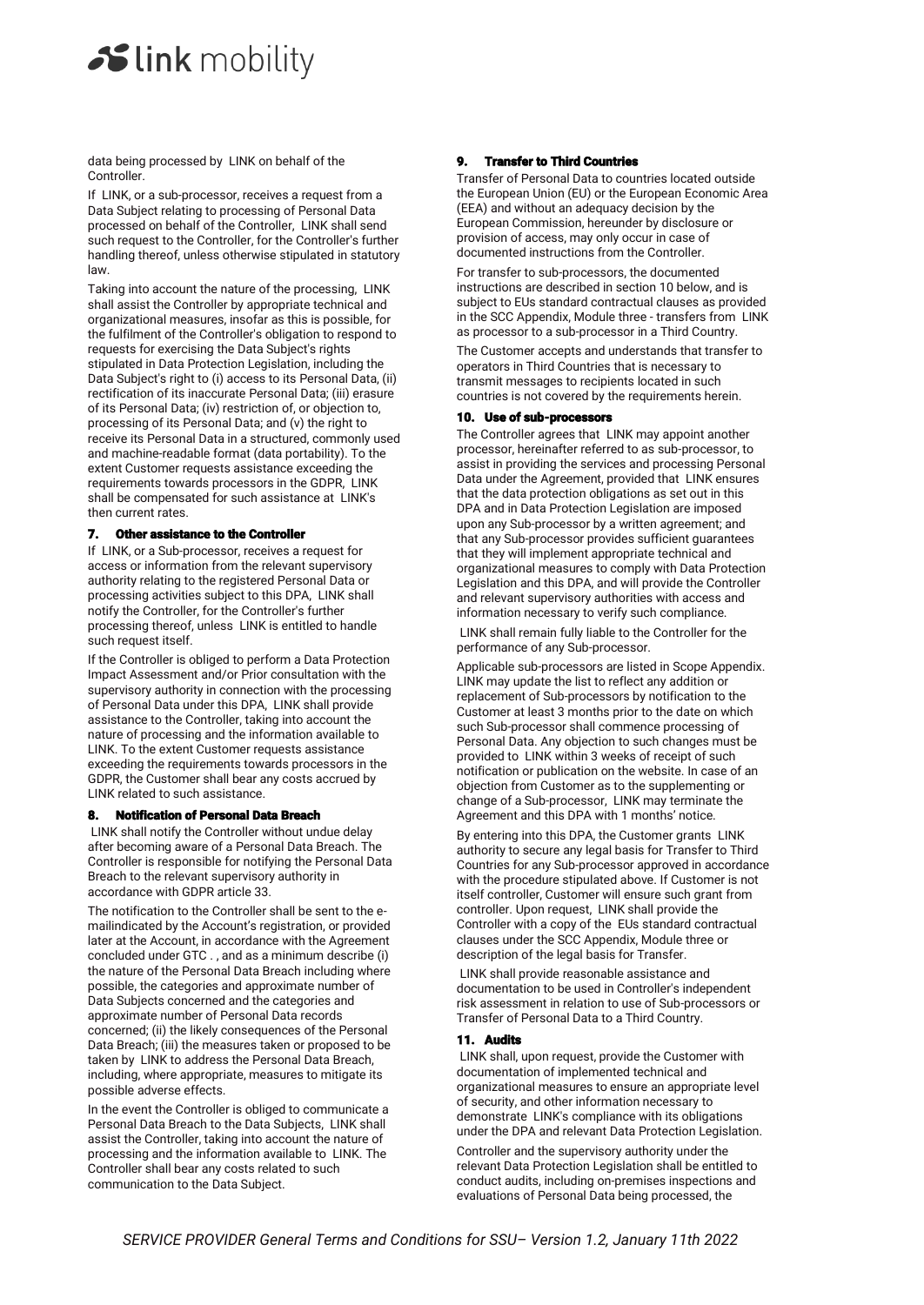systems and equipment used for this purpose, implemented technical and organizational measures, including security policies and similar, and Subprocessors. Controller shall not be given access to information concerning LINK's other customers and information subject to confidentiality obligations.

Controller is entitled to conduct such audits one (1) day per year, upon no less than two weeks' notice. If Controller appoints an external auditor to perform the audits, such external auditor shall be bound by a duty of confidentiality. Controller shall bear any costs related to audits initiated by Controller or accrued in relation to audits of Controller, including compensation to LINK to the extent Controller requires support exceeding the requirements in the GDPR. LINK shall nevertheless bear such costs if an audit reveals non-compliance with the DPA or Data Protection Legislation.

### 12. Term and termin

The DPA is valid for as long as LINK processes Personal Data on behalf of the Controller.

In the event of LINK's breach of the DPA or noncompliance of the Data Protection Legislation, the Controller may (i) instruct LINK to stop further processing of Personal Data with immediate effect; and/or (ii) terminate the DPA with immediate effect.

### 13. Effects of termination

LINK shall, upon the termination of the DPA delete all the Personal Data to the Controller unless otherwise stipulated in applicable law. Customer accepts and understands that Personal Data is accessible by it until termination, should Customer require copies of such data before deletion.

Upon Customer's request, LINK shall document in writing to the Controller that deletion has taken place in accordance with the DPA.

# 14. Breach of the DPA and Limitation of liability

Each party's non-conformity with requirements set out in this DPA shall be regarded as a breach of agreement by that party, and the party shall ensure that breach is remedied without delay. The party in breach shall update the other party on measures adopted to remedy the nonconformity. Neither party shall be liable to the other party for errors caused by the other party's systems or actions, negligence or omissions, or by general internet or line delays, power failure or other error outside the parties' reasonable control.

Liability limitations in the Agreement between the parties apply to liability under this DPA and the SCC Appendix.

#### 15. Notices and amendments

All notices relating to the DPA shall be submitted in writing to the email address indicated by the Account's registration, or provided later at the Account, in accordance with the Agreement concluded under GTCs.

In case changes in Data Protection Legislation, a judgement or opinion from another authoritative source causes another interpretation of Data Protection Legislation, or changes to the services under the Agreement require changes to this DPA, LINK will propose implementation of such changes into the DPA.

Any modification or amendment of this DPA shall be effective only if agreed in writing and signed by both parties.

### 16. Governing law and legal venue

The Agreement's terms regarding governing law, dispute resolution method and legal venue agreement shall apply if the location is within the EU or EEA. In other cases, the governing law shall be Swedish, and the legal venue shall be the courts of Stockholm.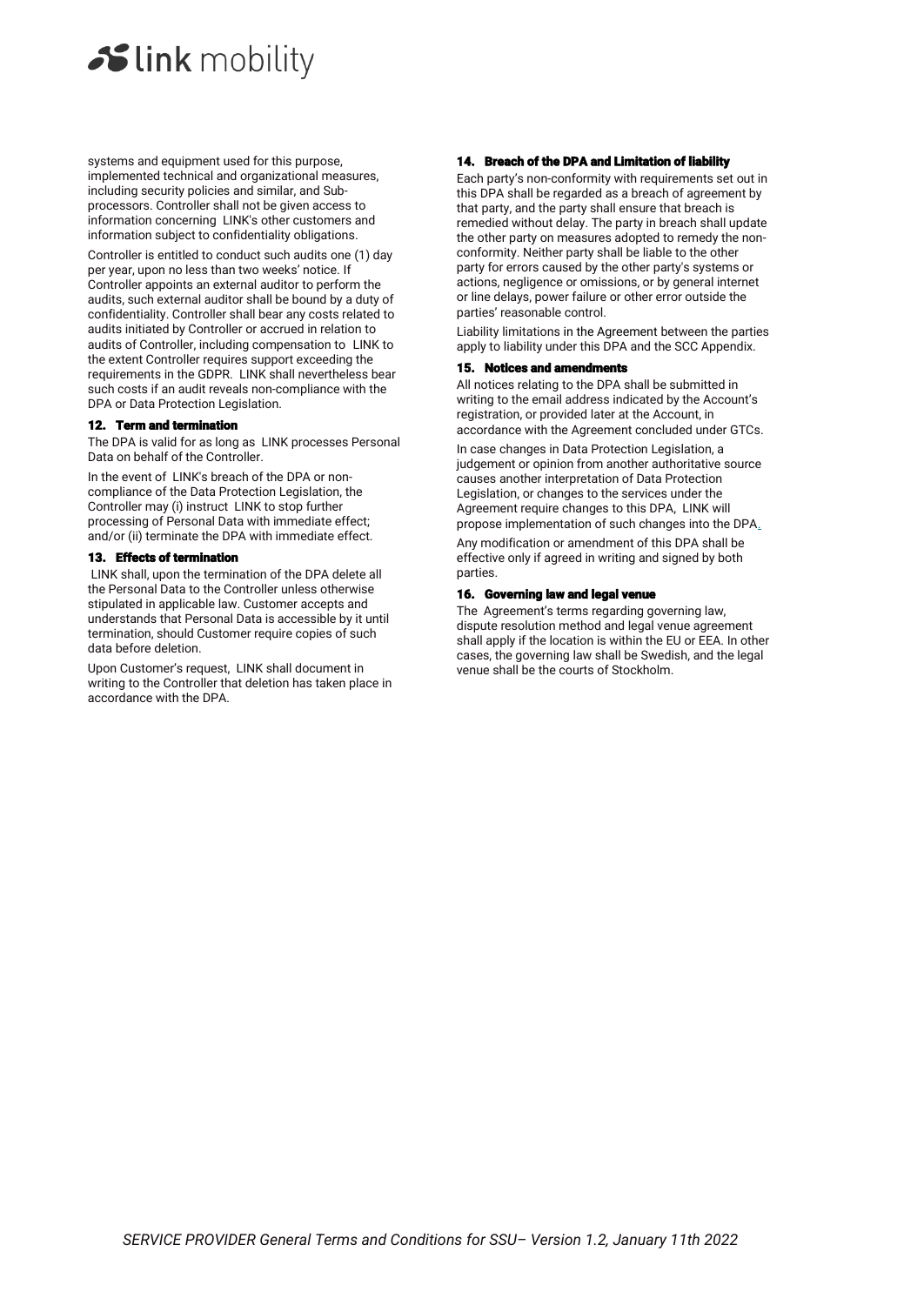#### **SECURITY APPENDIX**

### **Requirement of information security**

The Processor, which according to the Agreement processes Personal Data on behalf of the Controller, shall implement appropriate technical and organisational measures as stipulated in Data Protection Legislation and/or measures imposed by relevant supervisory authority pursuant to Data Protection Legislation or other applicable statutory law to ensure an appropriate level of security.

The Processor shall assess the appropriate level of security and take into account the risks related to the processing in relation to the Services, including risk for accidental or unlawful destruction, loss, alteration, unauthorised disclosure of, or access to Person Data transmitted, stored or otherwise processed.

All transmissions of Personal Data between the Processor and the Controller or between the Processor and any third party shall be done at a sufficient security level, or otherwise as agreed between the Parties. This Appendix contains a general description of technical and organisational measures that shall be implemented by the Processor to ensure an appropriate level of security.

To the extent the Processor has access to such information, the Processor shall provide the Controller with general descriptions of its Sub-processors' technical and organisational measures implemented to ensure an appropriate level of security.

### **Technical and organisational measures**

#### 1.1 Physical access control

Processor will take proportionate measures to prevent unauthorised physical access to Processor's premises and facilities holding Personal Data. Measures shall include:

- Procedural and/or physical access control systems
- Door locking or other electronic access control measures
- Alarm system, video/CCTV monitor or other surveillance facilities
- Logging of facility entries/exits
- ID, key or other access requirements

### 1.2 Access control to systems

Processor will take proportionate measures to prevent unauthorised access to systems holding Personal Data. Measures shall include:

Password procedures (including e.g. requirements to length or special characters, forced change of password on frequent basis etc.)

- Access to systems subject to approval from HR management or IT system administrators
- No access to systems for guest users or anonymous accounts
- Central management of system access
- Routines of manual lock when workstations are left unattended, and automatic lock within maximum 5 minutes
- Restrictions on use of removable media, such as memory sticks, CD/DVD disks or portable hard drives, and requirements of encryption

### 1.3 Access control to data

Processor will take proportionate measures to prevent authorised users from accessing data beyond their authorised access rights, and to prevent the unauthorised access to or removal, modification or disclosure of Personal Data. Measures shall include:

- Differentiated access rights, defined according to duties
- Automated log of user access via IT systems

### 1.4 Data entry control

Processor will take proportionate measures to check and establish whether and by whom Personal Data has been supplied in the systems, modified or removed. Measures shall include:

- Differentiated access rights based on duties
- Automated log of user access, and frequent review of security logs to uncover and followup on any potential incidents
- Ensure that it is possible to verify and establish to which bodies Personal Data have been or may be transmitted or made available using data communication equipment
- Ensure that it is possible to verify and establish which Personal Data have been entered into data-processing systems, altered or deleted, and when and by whom the Personal Data have been input, altered or deleted
- 1.5 Disclosure control

Processor will take proportionate measures to prevent unauthorised access, alteration or removal of Personal Data during transfer of the Personal Data. Measures shall include:

- Use of state of the art encryption on all electronic transfer of Personal Data
- Encryption using a VPN or HTTPS for remote access, transport and communication of Personal Data
- Audit trail of all data transfers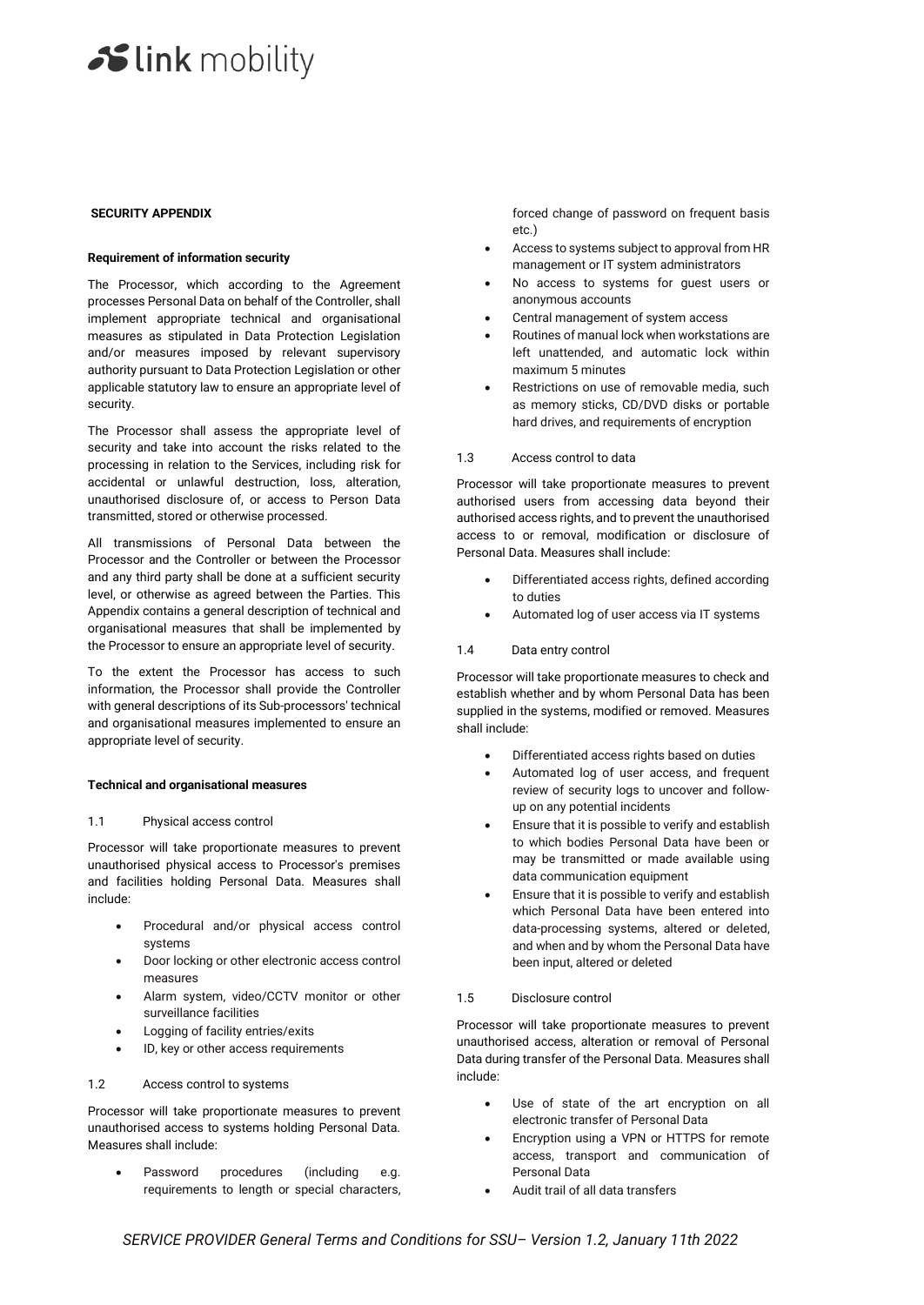Compulsory use of wholly-owned private networks for Personal Data transfers

### 1.6 Availability control

Processor will take proportionate measures to ensure that Personal Data are protected from accidental destruction or loss. Measures shall include:

- Frequent back-up of Personal Data
- Remote storage
- Use of anti-virus/firewall protection
- Monitoring of systems in order to detect virus etc.
- Ensure stored Personal Data cannot be corrupted by means of malfunctioning of the system
- Ensure that installed systems may, in the case of interruption, be restored
- Uninterruptible power supply (UPS)
- **Business Continuity procedures**

### 1.7 Separation control

Processor will take proportionate measures to ensure that Personal Data collected for different purposes are processed separately. Measures shall include:

### 1.10 Separation control

LINK will take proportionate measures to ensure that Personal Data collected for different purposes are processed separately. Measures shall include:

- Restrictions on access to Personal Data stored for different purposes based on duties
- Segregation of business IT systems

### 1.11 Job/subcontractor control

LINK shall implement measures to ensure that, in the case of commissioned processing of Personal Data, the Personal Data is processed strictly in accordance with the Controller's instructions. Measures shall include:

- Unambiguous wording of contractual instructions
- Monitoring of contract performance

# 1.12 Training and awareness

LINK shall ensure that all employees are aware of routines on security and confidentiality, through:

- Unambiguous regulations in employment contracts on confidentiality, security and compliance with internal routines
- Internal routines and courses on requirements of processing of Personal Data to create awareness
- Restrictions on access to Personal Data stored for different purposes based on duties
- Segregation of business IT systems
- 1.8 Job/subcontractor control

Processor shall implement measures to ensure that, in the case of commissioned processing of Personal Data, the Personal Data is processed strictly in accordance with the Controller's instructions. Measures shall include:

- Unambiguous wording of contractual instructions
- Monitoring of contract performance
- 1.9 Training and awareness

Processor shall ensure that all employees are aware of routines on security and confidentiality, through:

- Unambiguous GTC in employment contracts on confidentiality, security and compliance with internal routines
- Internal routines and courses on requirements of processing of Personal Data to create awareness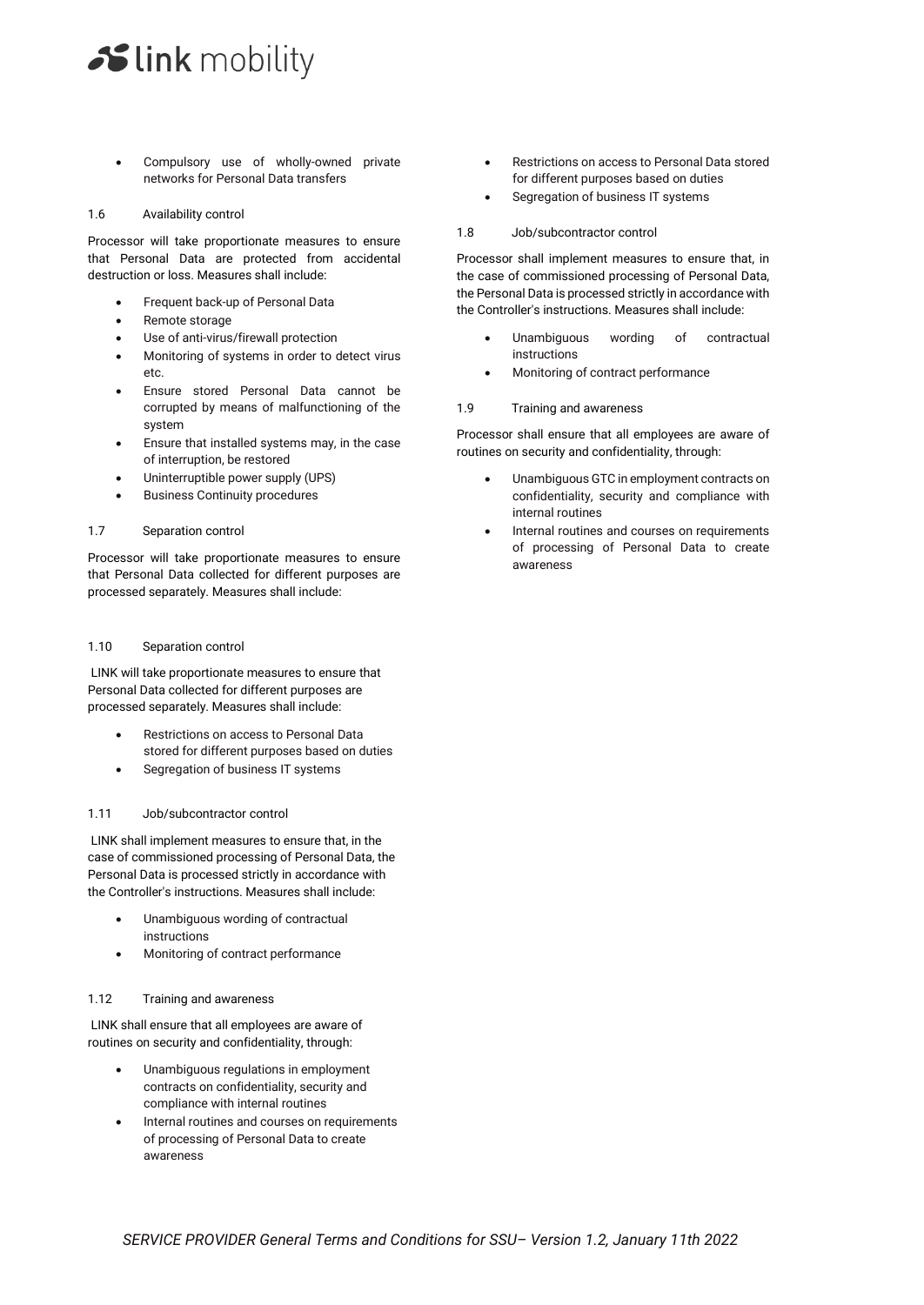# **Scope Appendix**

#### **Scope of the processing**

The DPA concerns LINK's processing of Personal Data on behalf of the Controller in connection with provision of messaging services. The Messaging Services include Controller's access to LINK's solutions for managing messaging to message recipients chosen by Controller for purposes and frequency as chosen by Controller by use of the service. The Agreement will provide further insight into the specific type of messaging services provided to Controller under the Agreement.

### **Categories of Data Subjects**

The categories of Data Subjects whose personal data may be processed under this DPA are defined by controller. The processing involves processing of Personal Data related to Controller's end-users (recipients and/or senders of messages depending on the Controller's use of the services under the Agreement)

### **Types of Personal Data**

The Processing relates to the following categories types of Personal Data, subject to the Controller's concrete use of the services:

- Basic Personal Data, such as name, contact details such as email, phone number etc.
- Location data, such as GPS, Wi-Fi location data and location data derived from LINK's network (that is not traffic data as defined below).
- Traffic data: personal data processed in relation to the conveyance of communication on an electronic communications network or billing thereof.
- Data related to content of communication, such as e-mails, voice mails, SMS/MMS, browsing data etc.

Special categories of Personal Data, such as data revealing racial or ethnic origin, political opinions, religious or philosophical beliefs, trade union membership or health data, will be processed under this DPA if the services are used by customer to process such data.

### **Subject-matter of the processing**

The subject-matter of LINK's processing of personal data on the customer's behalf is the provision of services to the Customer that require processing of personal data. Personal data will be subject to processing activities as specified in the Agreement.

#### **Duration of the processing**

The processing will continue for the duration of Customer's contract with LINK. LINK will retain Personal Data for as long as it is necessary to fulfil the purposes for processing.

### **Nature of the processing**

Personal data will be processed by Customer entering the data into LINK's platform, either through its access to LINK's platform,or by providing data to LINK employees in order for them to enter data to the customer's area of the platform. The data will further be processed in order for messages to be set up as required by customer, and the list of recipients to be correct, before the process for sending the defined messages to the defined recipients is initiated.

#### **Purpose of the processing**

The purpose of engaging LINK to process personal data on customer's behalf is for customer to fulfil its requirements for communication towards recipients

# **Sub-processors**

The Sub-processors approved under this DPA are found i[n LINK Mobility sub-processors list - LINK Mobility International](file:///C:/Users/natalie.aberg/AppData/Local/Microsoft/Windows/INetCache/Content.Outlook/7YHBSSTD/%20LINK%20Mobility%20sub-processors%20list%20-%20%20LINK%20Mobility%20International) (https://linkmobility.com/list/)

This DPA is regarded as an instruction from Customer to transfer Personal Data to the listed sub-processors.

# **Standard contractual clauses (SCC) Appendix**

*(As per COMMISSION IMPLEMENTING DECISION (EU) 2021/914 of 4 June 2021 on standard contractual clauses for the transfer of personal data to third countries pursuant to Regulation (EU) 2016/679 of the European Parliament and of the Council)*

between: LINK, and its affiliates established within EEA, hereinafter "**data exporter**"

and: The Customer (MODULE FOUR) or the respective Sub-processor in Third Country (MODULE THREE), hereinafter "**data importer**"

The SCC text is found at: [Publications Office \(europa.eu\)](https://eur-lex.europa.eu/legal-content/EN/TXT/PDF/?uri=CELEX:32021D0914&from=EN) (https://eur-lex.europa.eu/legal-content/EN/TXT/PDF/?uri=CELEX:32021D0914&from=EN)

# **The Data exporter and Data importer enter into SCC with the following modules:**

- **MODULE ONE:** Transfer controller to controller: **No**
- **MODULE TWO:** Transfer controller to processor: **No**
- **MODULE THREE:** Transfer processor to processor (if and to the extent applicable): **Yes (in case of a sub-processor in Third Country) / No (in case of Customer in Third Country)**
- **MODULE FOUR:** Transfer processor to controller (if and to the extent applicable): **Yes (in case of Customer in Third Country) / No (in case of a sub-processor in Third Country)**

# **Specifications required for each applicable module follow below:**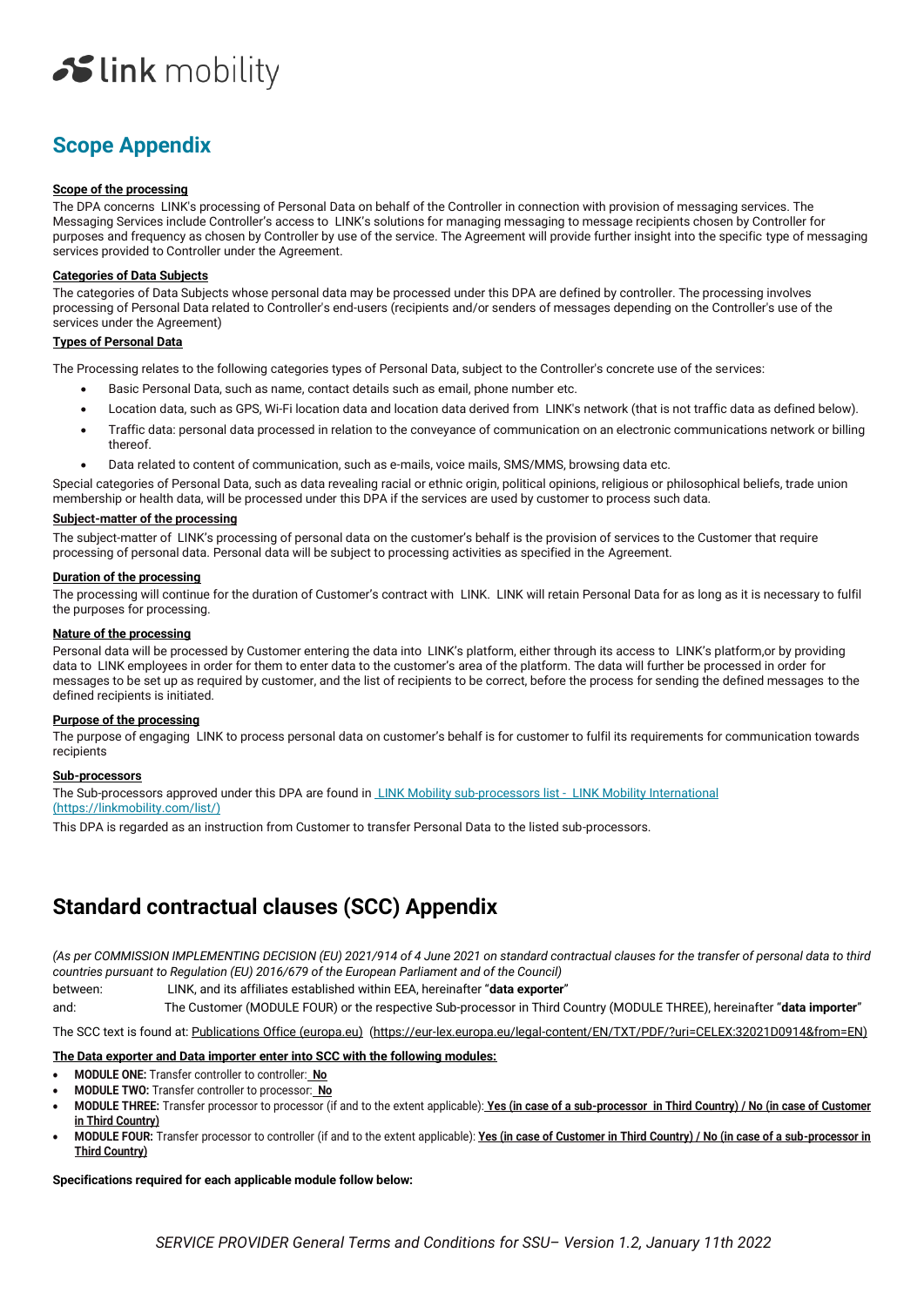#### **Specifications relevant to MODULE THREE: Transfer processor to processor**

#### **Clause 7 – The Parties agree that this clause shall be included:**

Docking clause (a) An entity that is not a Party to these Clauses may, with the agreement of the Parties, accede to these Clauses at any time, either as a data exporter or as a data importer, by completing the Appendix and signing Annex I.A. (b) Once it has completed the Appendix and signed Annex I.A, the acceding entity shall become a Party to these Clauses and have the rights and obligations of a data exporter or data importer in accordance with its designation in Annex  $A$  (c) The acceding entity shall have no rights or obligations arising under these Clauses from the period prior to becoming a Party.

#### **Clause 9– The Parties agree that Option 2 part of the clause shall apply to them:**

[OPTION 2: GENERAL WRITTEN AUTHORISATION The data importer has the controller's general authorisation for the engagement of subprocessor(s) from an agreed list. The data importer shall specifically inform the controller in writing of any intended changes to that list through the addition or replacement of sub-processors at least 3 months in advance, thereby giving the controller sufficient time to be able to object to such changes prior to the engagement of the sub-processor(s). The data importer shall provide the controller with the information necessary to enable the controller to exercise its right to object. The data importer shall inform the data exporter of the engagement of the subprocessor(s).]

#### **Clause 11– The Parties agree that this optional part of the clause shall not be included:**

[OPTION: The data importer agrees that data subjects may also lodge a complaint with an independent dispute resolution body at no cost to the data subject. It shall inform the data subjects, in the manner set out in paragraph (a), of such redress mechanism and that they are not required to use it, or follow a particular sequence in seeking redress.]

# **Specifications relevant to MODULE FOUR: Transfer processor to controller**

#### **Clause 7 – The Parties agree that this clause shall be included:**

Docking clause (a) An entity that is not a Party to these Clauses may, with the agreement of the Parties, accede to these Clauses at any time, either as a data exporter or as a data importer, by completing the Appendix and signing Annex I.A. (b) Once it has completed the Appendix and signed Annex I.A, the acceding entity shall become a Party to these Clauses and have the rights and obligations of a data exporter or data importer in accordance with its designation in Annex I.A. (c) The acceding entity shall have no rights or obligations arising under these Clauses from the period prior to becoming a Party.

#### **Clause 11 – The Parties agree that this optional part of the clause shall not be included:**

[OPTION: The data importer agrees that data subjects may also lodge a complaint with an independent dispute resolution body at no cost to the data subject. It shall inform the data subjects, in the manner set out in paragraph (a), of such redress mechanism and that they are not required to use it, or follow a particular sequence in seeking redress.]

# **ANNEX I**

# **A. LIST OF PARTIES**

MODULE THREE: Transfer processor to processor / MODULE FOUR: Transfer processor to controller

- **Data exporter(s)**:
	- 1. Name: LINK Mobility AB and its affiliates as listed in the "Subsidiary companies" section on LINK Mobility sub-processors list (https:// linkmobility.com/list/).
	- Address: Götgatan 78, plan 23, 118 30 Stockholm, Sweden and LINK Mobility AB's affiliates' addresses as listed in the "Subsidiary companies"<br>section on LINK Mobility sub-processors list (https:// section on LINK Mobility sub-processors list (https:// linkmobility.com/list/).
	- Contact person's name, position and contact details: DPO: Jan Wieczorkiewicz, +48601690816, jan.wieczorkiewicz@ linkmobility.com Activities relevant to the data transferred under these Clauses:

provision/use of communication services towards recipients

### Role (controller/processor): processor(s).

### Clause 17 - The Parties agree that Option 1 part of the clause shall **apply to them:**

[OPTION 1: These Clauses shall be governed by the law of one of the EU Member States, provided such law allows for third-party beneficiary rights. The Parties agree that this shall be the law of the state in which the data exporter is established.]

- When the data exporter is based in Switzerland the Parties agree these Clauses shall be governed by the law of:
	- o Switzerland (when the data transfer is exclusively subject to the FADP)
	- o Norway (when the data transfer is subject to both the FADP and the GDPR)

#### **Clause 18:**

(a) Any dispute arising from these Clauses shall be resolved by the courts of an EU Member State.

(b) The Parties agree that those shall be the courts of the state in which the data exporter is established.

- When the data exporter is based in Switzerland the Parties agree that any dispute arising from these Clauses shall be resolved by the courts of:
	- o Switzerland (when the data transfer is exclusively subject to the FADP) o Norway (when the data transfer is subject to both the FADP and the GDPR)

(c) A data subject may also bring legal proceedings against the data exporter and/or data importer before the courts of the Member State in which he/she has his/her habitual residence.

• The Parties agree that the term 'member state' must not be interpreted in such a way as to exclude data subjects in Switzerland from the possibility of suing for their rights in their place of habitual residence (Switzerland) in accordance with Clause 18 c.

(d) The Parties agree to submit themselves to the jurisdiction of such courts.

# **Clause 17:**

These Clauses shall be governed by the law of a country allowing for third-party beneficiary rights. The Parties agree that this shall be the law of the state in which the data exporter is established.

- When the data exporter is based in Switzerland the Parties agree these Clauses shall be governed by the law of:
	- o Switzerland (when the data transfer is exclusively subject to the FADP)
	- o Norway (when the data transfer is subject to both the FADP and the GDPR)

#### **Clause 18:**

Any dispute arising from these Clauses shall be resolved by the courts of the state in which the data exporter is established.

- When the data exporter is based in Switzerland the Parties agree that any dispute arising from these Clauses shall be resolved by the courts of: o Switzerland (when the data transfer is exclusively subject to the FADP)
	- o Norway (when the data transfer is subject to both the FADP and the GDPR)

#### **Data importer(s):**

• relevant to MODULE THREE:

1. Name: name of Sub-processor in Third Country as listed in LINK Mobility sub-processors list (https:// linkmobility.com/list/) Address: address of Sub-processor in Third Country as listed LINK Mobility sub-processors list (https:// linkmobility.com/list/) Contact person's name, position and contact details: as listed in LINK Mobility sub-processors list (https:// linkmobility.com/list/) Activities relevant to the data transferred under these Clauses: provision/use of communication services towards recipients Role (controller/processor): controller

relevant to MODULE FOUR:

2. Name: name of the Customer under the meaning of the GTC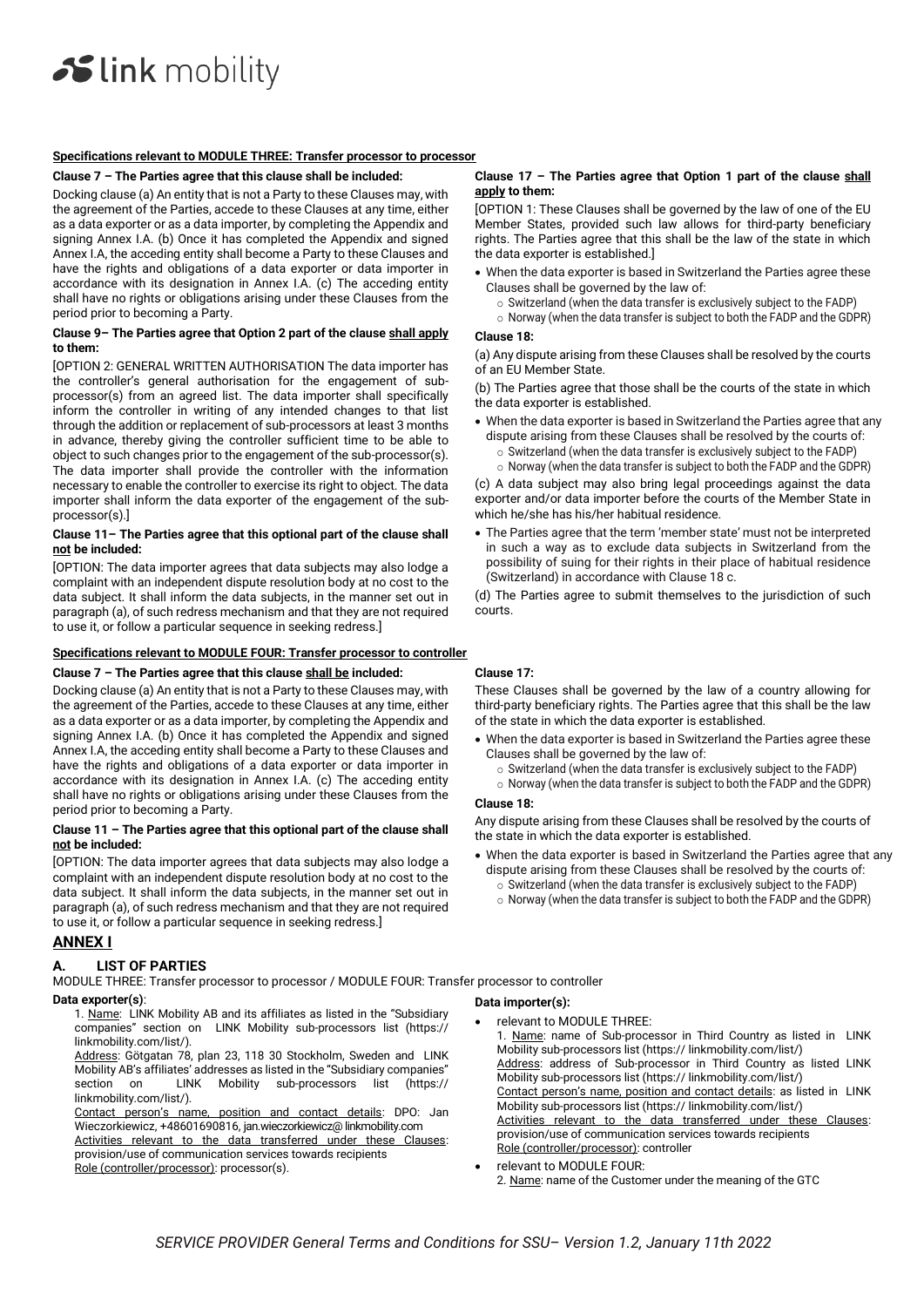Address: address of the Customer, provided as contact information in the Customer's Account according to the GTC

Contact person's name, position and contact details: as provided by the Customer in the contact information in the Customer's Account

# **B. DESCRIPTION OF TRANSFER**

MODULE THREE: Transfer processor to processor / MODULE FOUR: Transfer processor to controller

#### **Categories of data subjects whose personal data is transferred**

- Regarding MODULE THREE: The processing involves processing of personal data related to end-users of data exporter's Customer (recipients and/or senders of messages depending on the data exporter's Customer use of the services under the Agreement).
- Regarding MODULE FOUR: The processing involves processing of personal data related to data importer's/controller's end-users (recipients and/or senders of messages depending on the importer's/controller's use of the services under the Agreement).

#### **Categories of personal data transferred**

The personal data transferred concern the following categories of data:

- o Basic Personal Data, such as name, contact details such as email, phone number etc.
- o Location data, such as GPS, Wi-Fi location data and location data derived from data exporter's network (that is not traffic data as defined below).
- o Traffic data: personal data processed in relation to the conveyance of communication on an electronic communications network or billing thereof.
- o Data related to content of communication, such as e-mails, voice mails, SMS/MMS, browsing data etc.

If applicable to the specific service - **special categories of personal data**, such as data revealing racial or ethnic origin, political opinions, religious or philosophical beliefs, trade union membership or health data.

#### **The frequency of the transfer:**

o continuous basis

# **Nature of the processing**

• Regarding MODULE THREE: Personal data will be processed by data exporter's Customer entering the data into data exporter's or data importer's platform, either through its access to said platform, or by providing data to data exporter's or data importer's employees in order for them to enter data to the data exporter's Customer's area of the platform. The processing includes deriving statistical data related to the provision of the services – such as

# **C. COMPETENT SUPERVISORY AUTHORITY**

# MODULE THREE: Transfer processor to processor

**Competent supervisory authority/ies in accordance with Clause 13**

- The supervisory authority with responsibility for ensuring compliance by the data exporter with Regulation (EU) 2016/679 is the one competent in the state in which the data exporter is established
- When the data exporter is based in Switzerland the parties establish a parallel supervision:
	- o The Federal Data Protection and Information Commissioner (FDPIC), insofar as the data transfer is governed by the FADP
	- o The Norwegian Data Protection Authority, insofar as the data transfer is governed by the GDPR

#### according to the GTC

Activities relevant to the data transferred under these Clauses: provision/use of communication services towards recipients Role (controller/processor): processor

delivery statuses and other information prescribed under the service contract between data exporter and data exporter's Customer. The data will further be processed in order for messages to be set up as required by data exporter's Customer, and the list of recipients to be correct, before the process for sending the defined messages to the defined recipients is initiated.

• Regarding MODULE FOUR: Personal data will be processed as a result of entering the data by data importer or data importer's client into data exporter's platform, either through its access to said platform, or by providing data to data exporter's employees in order for them to enter data to the data importer or data importer's client's area of the platform. The processing includes deriving statistical data related to the provision of the services – such as delivery statuses and other information prescribed under the service contract between data exporter and data importer. The data will further be processed in order for messages to be set up as required by data importer or data importer's client, and the list of recipients to be correct, before the process for sending the defined messages to the defined recipients is initiated.

#### **Purpose(s) of the data transfer and further processing**

- Regarding MODULE THREE: Fulfillment of data exporter's Customer's requirements for communication towards recipients.
- Regarding MODULE FOUR: Fulfillment of data importer or data importer's client's requirements for communication towards recipients.

#### **The period for which the personal data will be retained, or, if that is not possible, the criteria used to determine that period**

o The processing will continue for the duration of data importer's contract with data exporter. Personal Data shall be retained for as long as it is necessary to fulfil the purposes for processing.

#### **Subject matter, nature and duration of the processing for transfers to (sub-) processors:**

o As described respectively above.